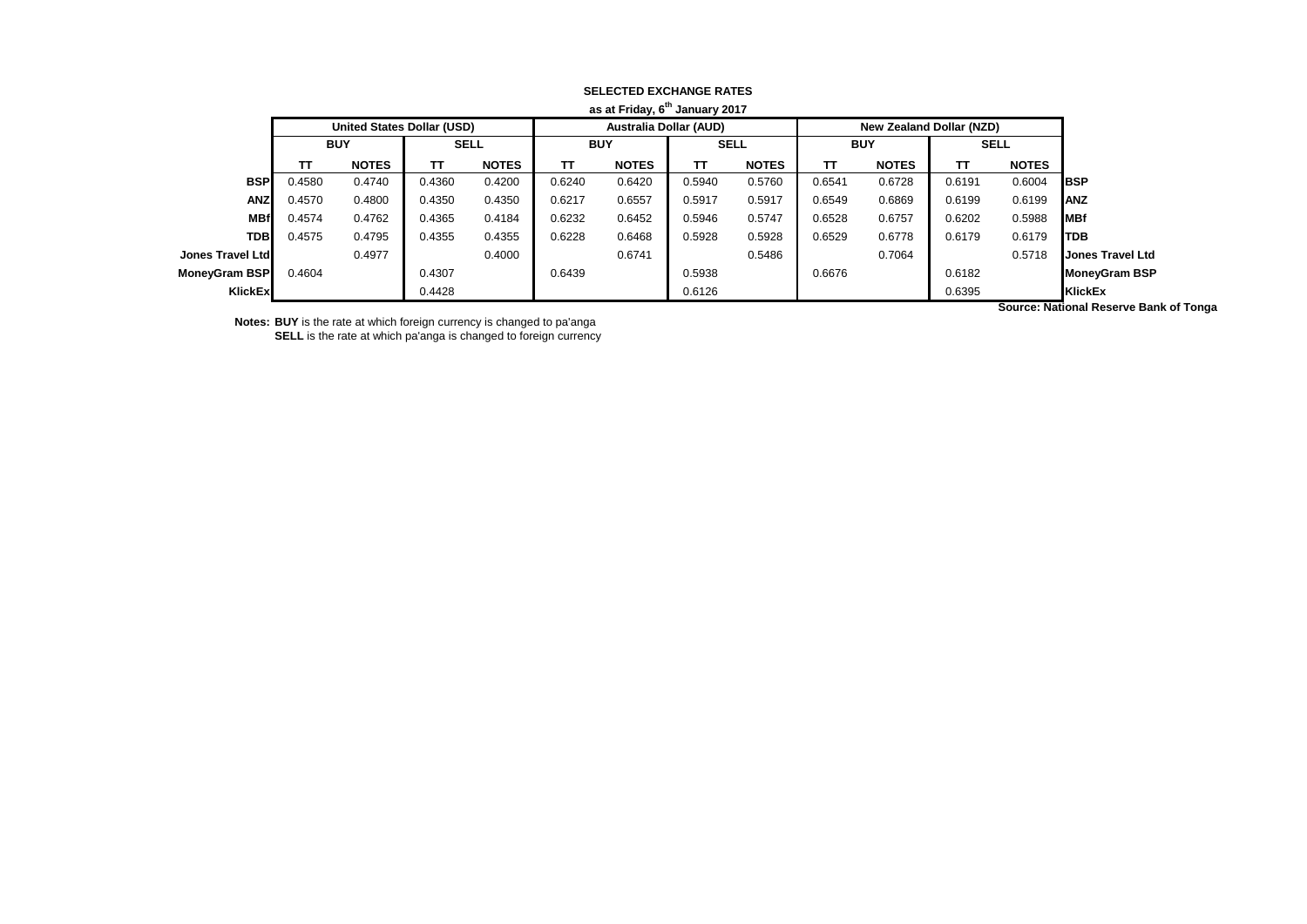| as at Friday, 13" January 2017 |            |                                   |             |              |                               |              |             |              |            |                          |             |              |                               |
|--------------------------------|------------|-----------------------------------|-------------|--------------|-------------------------------|--------------|-------------|--------------|------------|--------------------------|-------------|--------------|-------------------------------|
|                                |            | <b>United States Dollar (USD)</b> |             |              | <b>Australia Dollar (AUD)</b> |              |             |              |            | New Zealand Dollar (NZD) |             |              |                               |
|                                | <b>BUY</b> |                                   | <b>SELL</b> |              | <b>BUY</b>                    |              | <b>SELL</b> |              | <b>BUY</b> |                          | <b>SELL</b> |              |                               |
|                                | TΤ         | <b>NOTES</b>                      | ΤТ          | <b>NOTES</b> | ΤT                            | <b>NOTES</b> | TΤ          | <b>NOTES</b> | π          | <b>NOTES</b>             | TΤ          | <b>NOTES</b> |                               |
| <b>BSP</b>                     | 0.4614     | 0.4774                            | 0.4394      | 0.4234       | 0.6151                        | 0.6331       | 0.5851      | 0.5671       | 0.6490     | 0.6677                   | 0.6140      | 0.5953       | <b>IBSP</b>                   |
| <b>ANZ</b>                     | 0.4604     | 0.4834                            | 0.4384      | 0.4384       | 0.6129                        | 0.6469       | 0.5829      | 0.5829       | 0.6504     | 0.6824                   | 0.6154      | 0.6154       | <b>JANZ</b>                   |
| <b>MBf</b>                     | 0.4607     | 0.4808                            | 0.4398      | 0.4219       | 0.6143                        | 0.6369       | 0.5858      | 0.5650       | 0.6476     | 0.6711                   | 0.6151      | 0.5917       | <b>MBf</b>                    |
| <b>TDB</b>                     | 0.4609     | 0.4829                            | 0.4389      | 0.4389       | 0.6134                        | 0.6374       | 0.5834      | 0.5834       | 0.6481     | 0.6730                   | 0.6131      | 0.6131       | <b>ITDB</b>                   |
| <b>Fexco Tonga Ltd</b>         |            | 0.4734                            | 0.4533      | 0.4396       |                               | 0.6295       | 0.5982      | 0.5845       |            | 0.6637                   | 0.6352      | 0.6157       | <b>Fexco Tonga Ltd</b>        |
| <b>T&amp;T Money Transfer</b>  |            | 0.4804                            |             | 0.4424       | 0.6369                        | 0.6361       | 0.5900      | 0.5900       | 0.6622     | 0.6707                   | 0.6200      | 0.6200       | <b>T&amp;T Money Transfer</b> |
| Jones Travel Ltd               |            | 0.5013                            |             | 0.4032       |                               | 0.6648       |             | 0.5401       |            | 0.7011                   |             | 0.5670       | <b>Jones Travel Ltd</b>       |
| <b>MoneyGram BSP</b>           | 0.4604     |                                   | 0.4307      |              | 0.6318                        |              | 0.5778      |              | 0.6538     |                          | 0.6055      |              | <b>MoneyGram BSP</b>          |
| <b>KlickEx</b>                 |            |                                   | 0.4472      |              |                               |              | 0.5997      |              |            |                          | 0.6326      |              | <b>KlickEx</b>                |
|                                |            |                                   |             |              |                               |              |             |              |            |                          |             | .            |                               |

## **SELECTED EXCHANGE RATES as at Friday, 13th January 2017**

**Notes: BUY** is the rate at which foreign currency is changed to pa'anga

**SELL** is the rate at which pa'anga is changed to foreign currency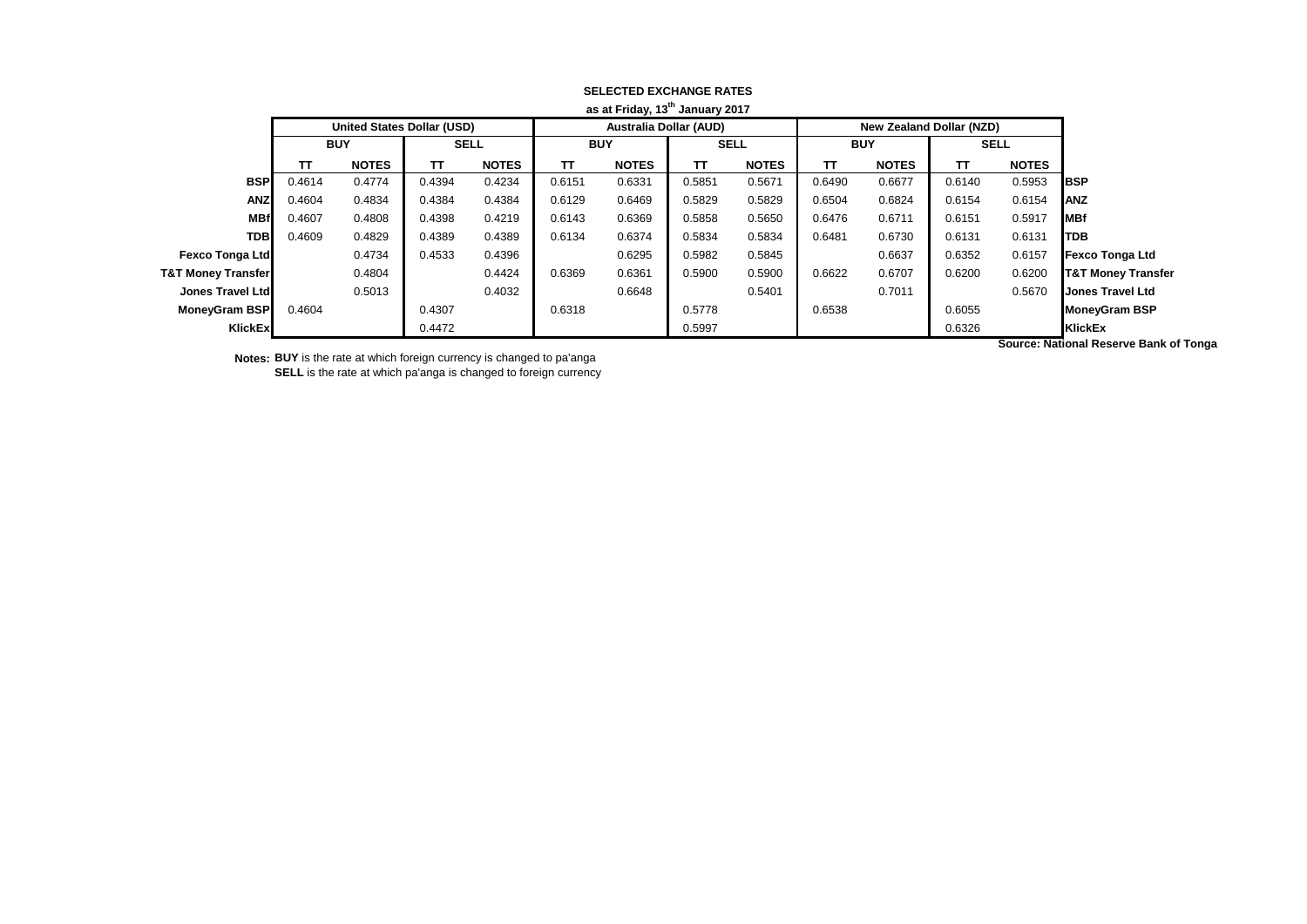| as at Friday, 20" January 2017 |            |                                   |             |              |                               |              |             |              |            |                                 |             |              |                               |
|--------------------------------|------------|-----------------------------------|-------------|--------------|-------------------------------|--------------|-------------|--------------|------------|---------------------------------|-------------|--------------|-------------------------------|
|                                |            | <b>United States Dollar (USD)</b> |             |              | <b>Australia Dollar (AUD)</b> |              |             |              |            | <b>New Zealand Dollar (NZD)</b> |             |              |                               |
|                                | <b>BUY</b> |                                   | <b>SELL</b> |              | <b>BUY</b>                    |              | <b>SELL</b> |              | <b>BUY</b> |                                 | <b>SELL</b> |              |                               |
|                                | тт         | <b>NOTES</b>                      | ΤТ          | <b>NOTES</b> | TΤ                            | <b>NOTES</b> | π           | <b>NOTES</b> | TΤ         | <b>NOTES</b>                    | TΤ          | <b>NOTES</b> |                               |
| <b>BSP</b>                     | 0.4623     | 0.4783                            | 0.4403      | 0.4243       | 0.6125                        | 0.6305       | 0.5825      | 0.5645       | 0.6458     | 0.6645                          | 0.6108      | 0.5921       | <b>IBSP</b>                   |
| <b>ANZ</b>                     | 0.4613     | 0.4843                            | 0.4393      | 0.4393       | 0.6106                        | 0.6446       | 0.5806      | 0.5806       | 0.6471     | 0.6791                          | 0.6121      | 0.6121       | <b>IANZ</b>                   |
| <b>MBf</b>                     | 0.4617     | 0.4808                            | 0.4407      | 0.4219       | 0.6117                        | 0.6329       | 0.5832      | 0.5618       | 0.6444     | 0.6667                          | 0.6119      | 0.5882       | <b>MBf</b>                    |
| <b>TDB</b>                     | 0.4618     | 0.4838                            | 0.4398      | 0.4398       | 0.6104                        | 0.6344       | 0.5804      | 0.5804       | 0.6444     | 0.6693                          | 0.6094      | 0.6094       | <b>ITDB</b>                   |
| <b>Fexco Tonga Ltd</b>         |            | 0.4743                            | 0.4555      | 0.4405       |                               | 0.6268       | 0.5988      | 0.5820       |            | 0.6603                          | 0.6359      | 0.6126       | <b>Fexco Tonga Ltd</b>        |
| <b>T&amp;T Money Transfer</b>  |            | 0.6813                            |             | 0.4433       | 0.6369                        | 0.6335       | 0.5895      | 0.5895       | 0.6578     | 0.6675                          | 0.6178      | 0.6178       | <b>T&amp;T Money Transfer</b> |
| Jones Travel Ltd               |            | 0.5022                            |             | 0.4041       |                               | 0.6620       |             | 0.5376       |            | 0.6977                          |             | 0.5639       | <b>Jones Travel Ltd</b>       |
| <b>MoneyGram BSP</b>           | 0.4604     |                                   | 0.4307      |              | 0.6327                        |              | 0.5734      |              | 0.6485     |                                 | 0.6006      |              | <b>MoneyGram BSP</b>          |
| KlickEx                        |            |                                   | 0.4880      |              |                               |              | 0.5989      |              |            |                                 | 0.6305      |              | <b>KlickEx</b>                |

## **SELECTED EXCHANGE RATES as at Friday, 20th January 2017**

**Notes: BUY** is the rate at which foreign currency is changed to pa'anga

**SELL** is the rate at which pa'anga is changed to foreign currency